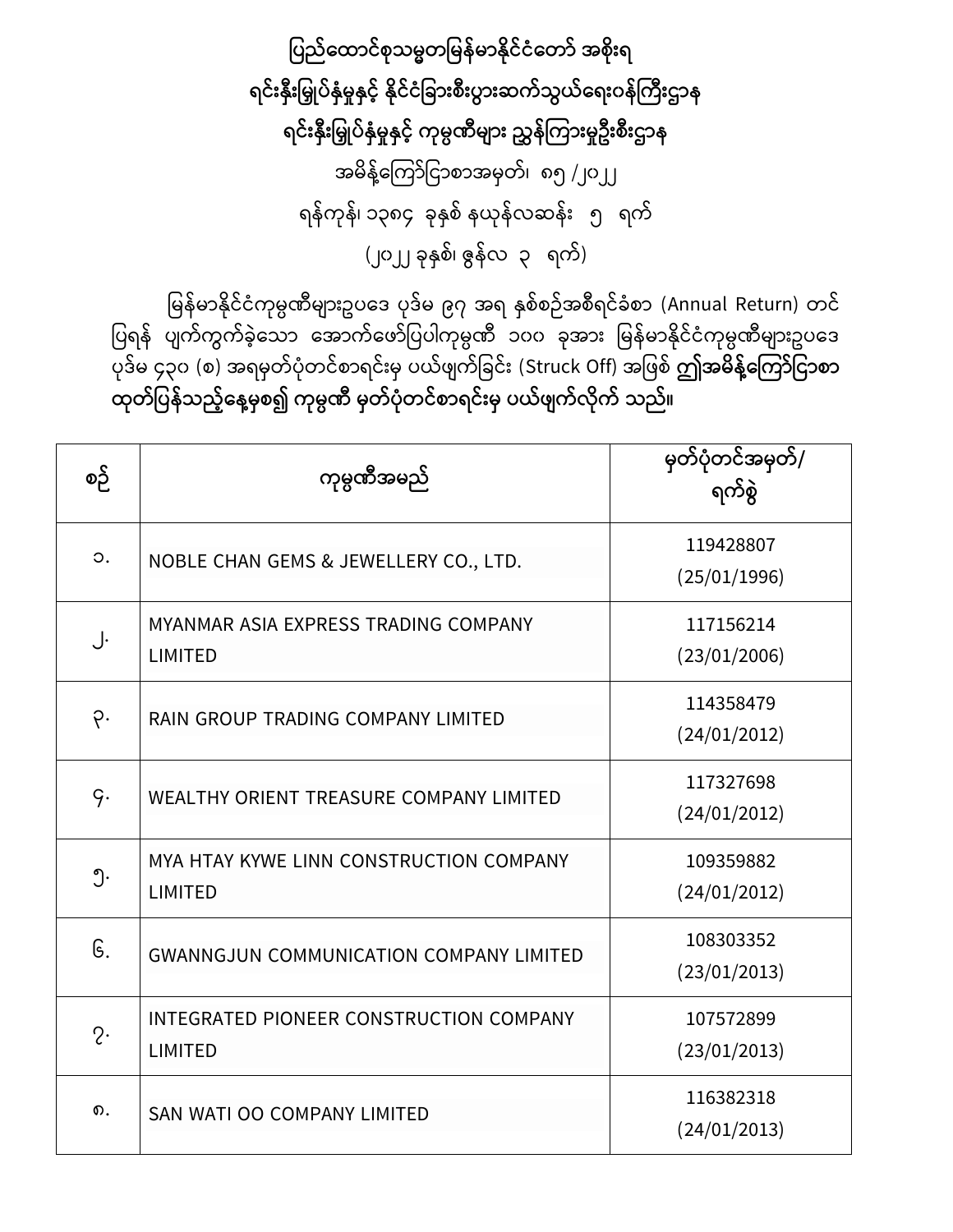| စဉ်             | ကုမ္ပဏီအမည်                                                  | မှတ်ပုံတင်အမှတ်/<br>ရက်စွဲ |
|-----------------|--------------------------------------------------------------|----------------------------|
| $\mathcal{C}$ . | <b>ENTERPRISE GROUP COMPANY LIMITED</b>                      | 102125215<br>(25/01/2013)  |
| OO.             | EITH MYANMAR LUXURY TRAVEL & TOURS COMPANY<br><b>LIMITED</b> | 118084497<br>(25/01/2013)  |
| OO.             | ROSE WORLD COMPANY LIMITED                                   | 114726753<br>(17/01/2014)  |
| $O_1$ .         | PREMIER TECH COMPANY LIMITED                                 | 118195167<br>(23/01/2014)  |
| ၁၃.             | <b>GREEN IMPEX COMPANY LIMITED</b>                           | 118105060<br>(24/01/2014)  |
| og.             | SUNRISE CITY COMPANY LIMITED                                 | 118212991<br>(23/01/2015)  |
| ၁၅.             | HTET STHER COMPANY LIMITED                                   | 116072815<br>(23/01/2015)  |
| ၁၆.             | WHITE FRIEND COMPANY LIMITED                                 | 116944855<br>(25/01/2016)  |
| ၁၇.             | MYANMAR KYAW FINANCE COMPANY LIMITED                         | 100758717<br>(04/07/2016)  |
| ၁၈.             | ROYAL MYANMAR MIN KHAUNG COMPANY LIMITED                     | 116953641<br>(20/01/2017)  |
| ၁၉.             | WEST LINE TRAVEL & TOUR COMPANY LIMITED                      | 104638341<br>(20/01/2017)  |
| $\int$ O.       | YAA COMPANY LIMITED                                          | 116680009<br>(20/01/2017)  |
| ၂၁.             | CYAN BAY CO., LTD.                                           | 117694852<br>(20/01/2017)  |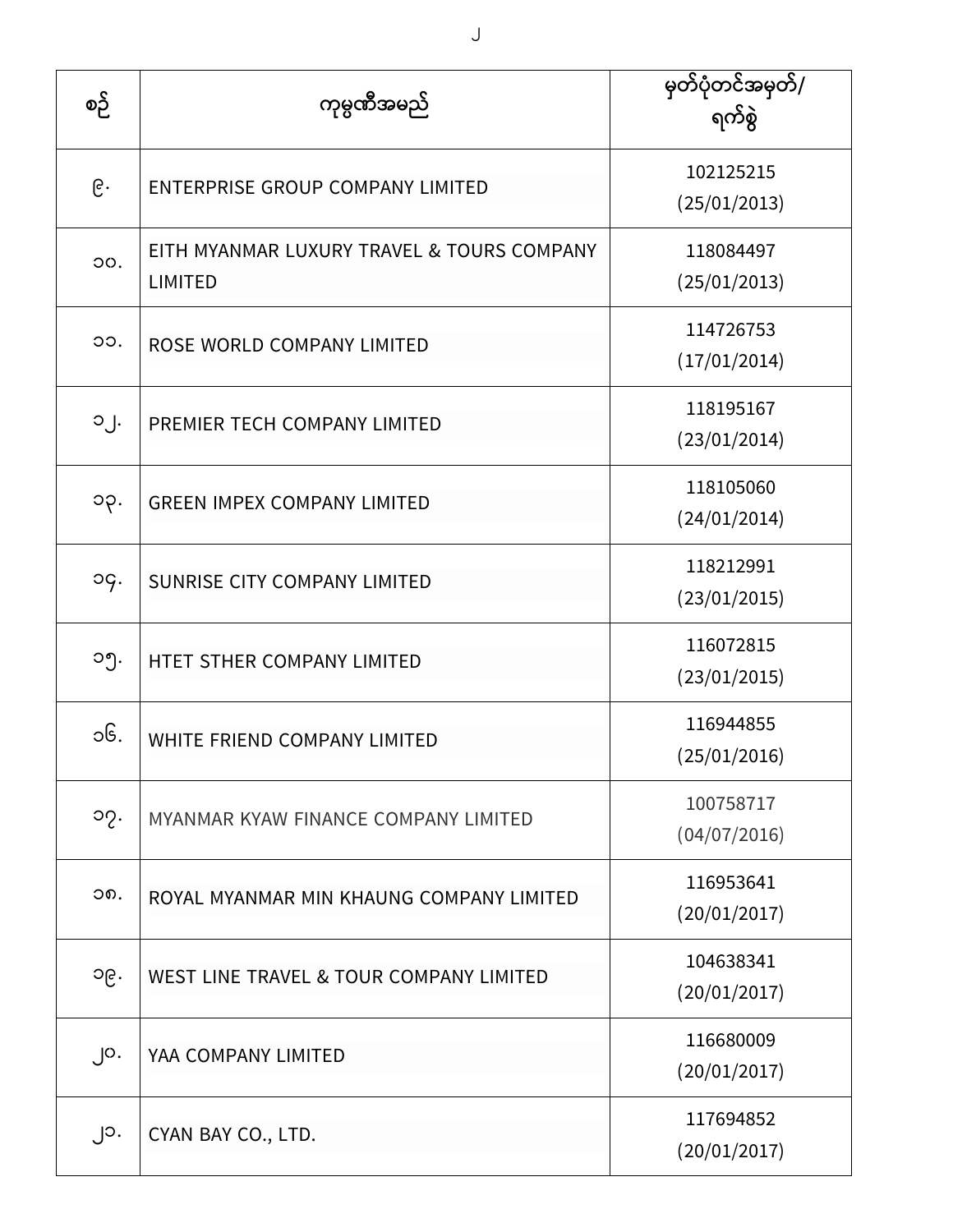| စဉ်              | ကုမ္ပဏီအမည်                                           | မှတ်ပုံတင်အမှတ်/<br>ရက်စွဲ |
|------------------|-------------------------------------------------------|----------------------------|
| JJ.              | <b>DIVERSITY COMPANY LIMITED</b>                      | 111156026<br>(20/01/2017)  |
| $J \circ \cdot$  | KAN HTOO THAR COMPANY LIMITED                         | 111381720<br>(23/01/2017)  |
| $J\mathcal{G}$ . | PARAMOUNT MAJOR COMPANY LIMITED                       | 107492682<br>(23/01/2017)  |
| ၂၅.              | EUGENIA.ZTK COMPANY LIMITED                           | 101198499<br>(23/01/2017)  |
| ၂၆.              | <b>IOT SOLUTIONS LIMITED</b>                          | 117707636<br>(23/01/2017)  |
| $J2$ .           | DIAMOND CHANCE TRAVELS COMPANY LIMITED                | 115934309<br>(23/01/2017)  |
| ၂၈.              | AUNG YAR ZAR MIN (AYZM) COMPANY LIMITED               | 119732999<br>(23/01/2017)  |
| ၂၉.              | <b>CHAN AYE COMPANY LIMITED</b>                       | 115666134<br>(24/01/2017)  |
| po.              | ROYAL HTET MYAT COMPANY LIMITED                       | 114529443<br>(24/01/2017)  |
| ၃၁.              | URANIUM SYNERGY ENGINEERING COMPANY<br><b>LIMITED</b> | 117509214<br>(24/01/2017)  |
| PJ.              | BLUE INTERNET MYANMAR COMPANY LIMITED                 | 112293450<br>(24/01/2017)  |
| ၃၃.              | PHAE THAMEE CONSTRUCTION COMPANY LIMITED              | 110396597<br>(25/01/2017)  |
| pg.              | K N ( KHAING & NWE ) COMPANY LIMITED                  | 113609982<br>(25/01/2017)  |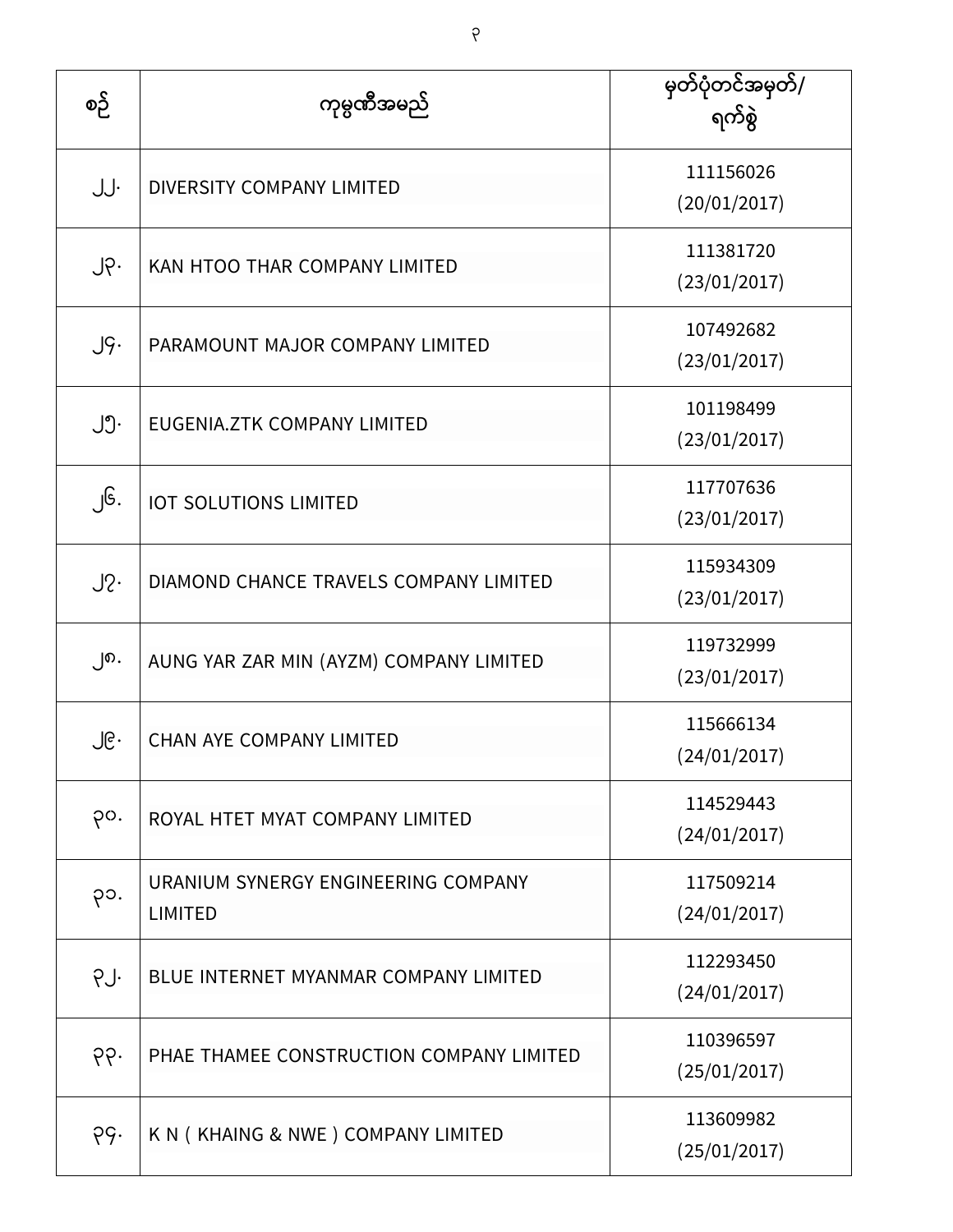| စဉ် | ကုမ္ပဏီအမည်                                                       | မြတ်ပုံတင်အမှတ်/<br>ရက်စွဲ |
|-----|-------------------------------------------------------------------|----------------------------|
| ၃၅. | <b>WADDY HLAING COMPANY LIMITED</b>                               | 101863409<br>(25/01/2017)  |
| ၃၆. | FUTURE PROJECT YGN COMPANY LIMITED                                | 117709477<br>(25/01/2017)  |
| 65. | ZAW MAHAR COMPANY LIMITED                                         | 112744959<br>(19/01/2018)  |
| ၃၈. | NINE LION COMPANY LIMITED                                         | 117504875<br>(19/01/2018)  |
| ၃၉. | AUNG YE NI HTUT JADE & GEMS COMPANY LIMITED                       | 115183346<br>(22/01/2018)  |
| qo. | SIT THWAY AUNG SECURITY SERVICES COMPANY<br><b>LIMITED</b>        | 108000430<br>(22/01/2018)  |
| go. | MMM MYO PYA THWAY THIT COMPANY LIMITED                            | 111603111<br>(22/01/2018)  |
| g.  | MYANMAR FIRST DIGITAL CAPITAL EXCHANGE<br><b>COMPANY LIMITED</b>  | 111379149<br>(22/01/2018)  |
| ၄၃. | JT KALAY COMPANY LIMITED                                          | 111724032<br>(22/01/2018)  |
| 99. | CARING AND SHARING CONSULTANCY SERVICES<br><b>COMPANY LIMITED</b> | 114242462<br>(23/01/2018)  |
| ၄၅. | <b>FABMEC GLOBAL LIMITED</b>                                      | 103436990<br>(23/01/2018)  |
| gG. | <b>TAMA ASIA COMPANY LIMITED</b>                                  | 115789953<br>(23/01/2018)  |
| 92. | <b>METRO CAREERS COMPANY LIMITED</b>                              | 115506234<br>(23/01/2018)  |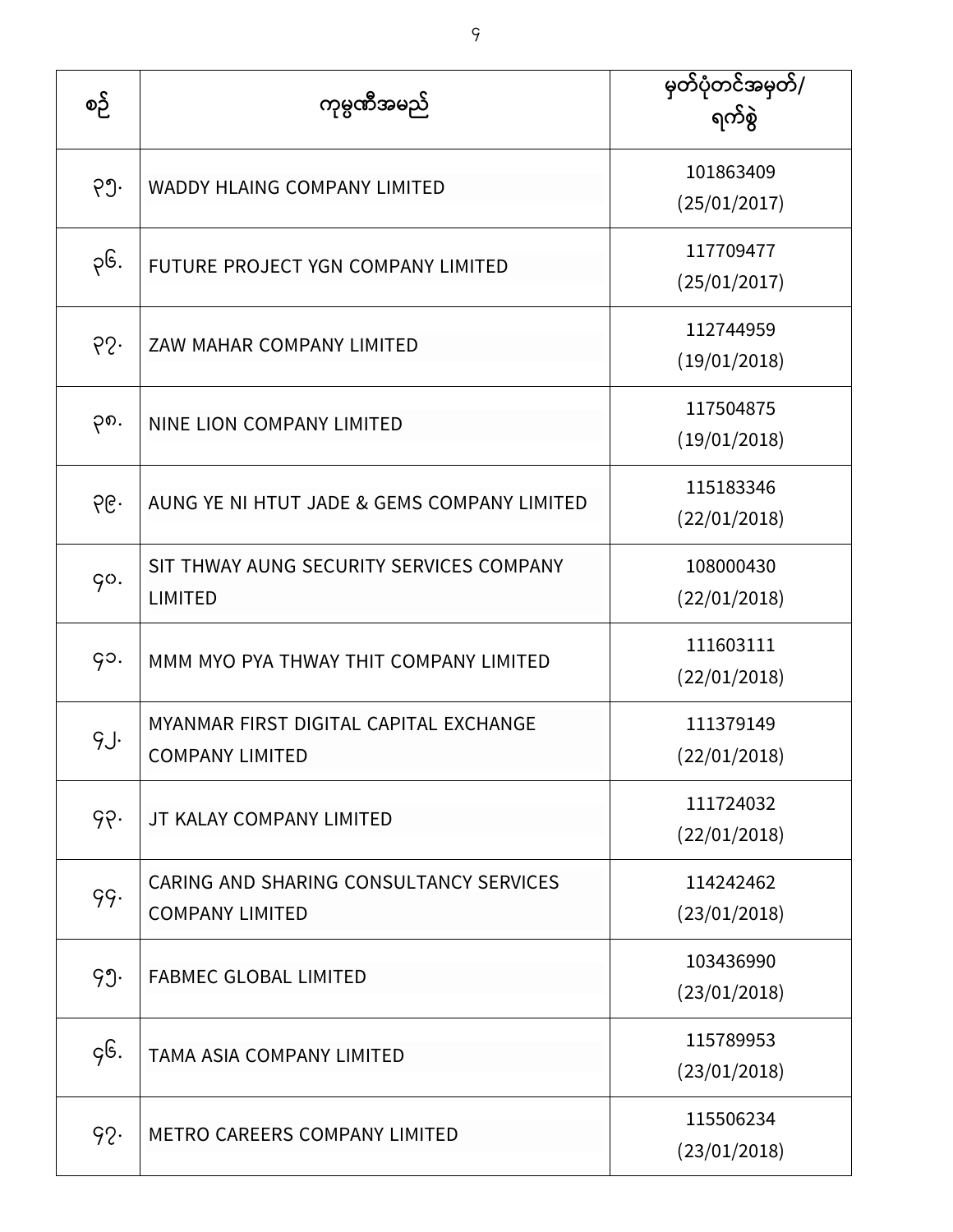| စဉ် | ကုမ္ပဏီအမည်                                                 | မှတ်ပုံတင်အမှတ်/<br>ရက်စွဲ |
|-----|-------------------------------------------------------------|----------------------------|
| ၄၈. | KHAING NAY LINN CONSTRUCTION COMPANY<br><b>LIMITED</b>      | 100688905<br>(23/01/2018)  |
| ၄၉. | TOE DANA HEIN COMPANY LIMITED                               | 117127532<br>(23/01/2018)  |
| ၅၀. | HUAXIN TIMES TEXTILE AND CLOTHING COMPANY<br><b>LIMITED</b> | 111779732<br>(23/01/2018)  |
| ၅၁. | FAMILY HERITAGE COMPANY LIMITED                             | 111193134<br>(23/01/2018)  |
| ၅၂. | <b>LUCKY AMIGOS COMPANY LIMITED</b>                         | 111266816<br>(24/01/2018)  |
| ၅၃. | WORLD PORTAL PROJECT COMPANY LIMITED                        | 118427491<br>(24/01/2018)  |
| ၅၄. | SHWE PAR GOK COMPANY LIMITED                                | 112598286<br>(24/01/2018)  |
| ၅၅. | TRUE SMILE COMPANY LIMITED                                  | 106158479<br>(24/01/2018)  |
| ၅၆. | AUSPICIOUS TKKZ COMPANY LIMITED                             | 101931374<br>(24/01/2018)  |
| 92. | <b>BARANI HTIKE COMPANY LIMITED</b>                         | 112980334<br>(24/01/2018)  |
| ၅၈. | HOPE FOR NOW COMPANY LIMITED                                | 117891577<br>(25/01/2018)  |
| ၅၉․ | U AUNG KYEE PWAR COMPANY LIMITED                            | 117329283<br>(25/01/2018)  |
| Go. | THE GRAND SHAN COMPANY LIMITED                              | 118668588<br>(25/01/2018)  |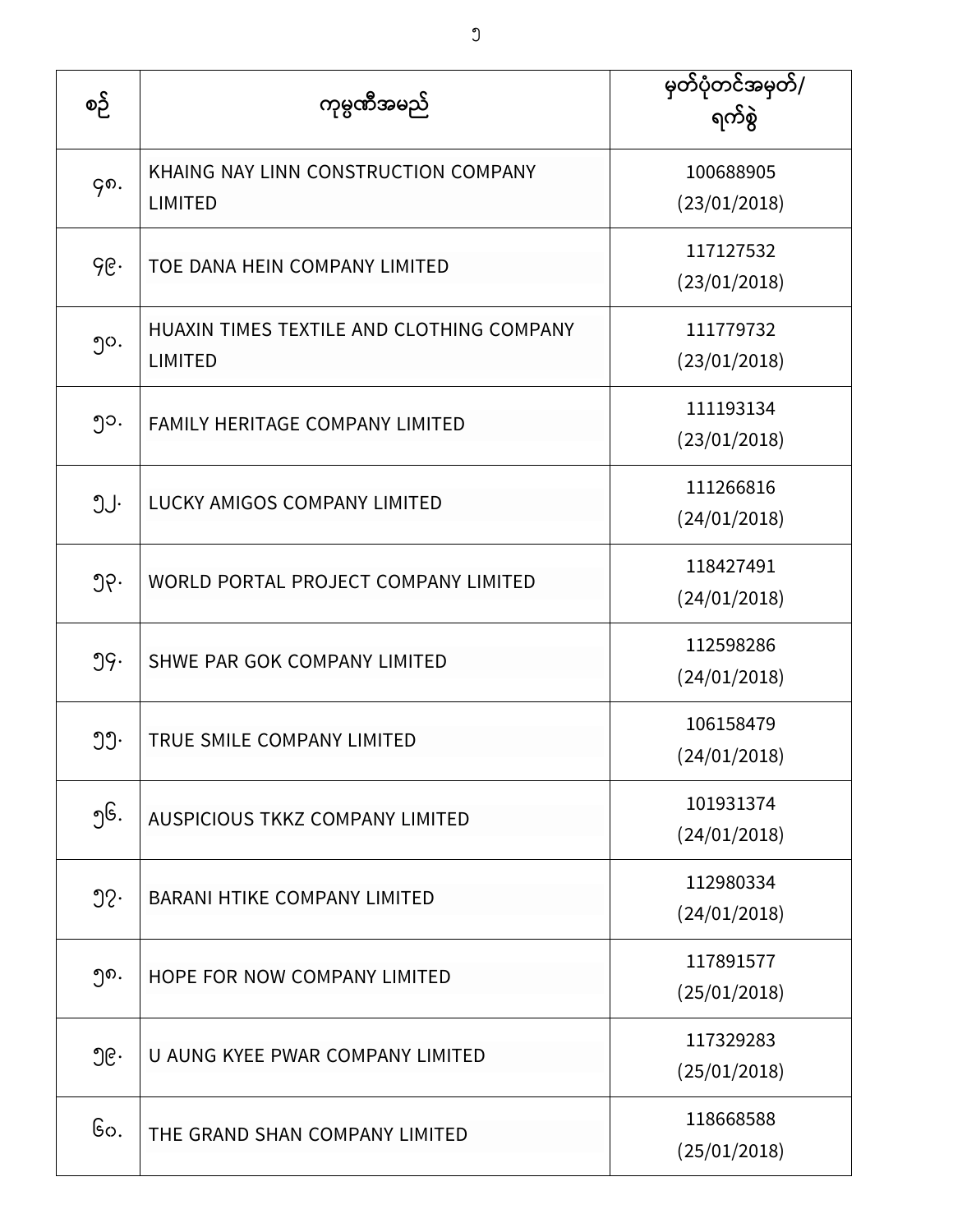| စဉ်           | ကုမ္ပဏီအမည်                                                                  | မြတ်ပုံတင်အမှတ်/<br>ရက်စွဲ |
|---------------|------------------------------------------------------------------------------|----------------------------|
| ၆၁.           | BEST IN MYANMAR SERVICE INN LTD GTY                                          | 115165712<br>(19/01/2019)  |
| $G_{.}$       | LINT YAN ECONOMIC & TRADE COMPANY LIMITED                                    | 115173553<br>(20/01/2019)  |
| ၆၃.           | ROYAL U.M.G COMPANY LIMITED                                                  | 115184881<br>(20/01/2019)  |
| ၆၄.           | IL KYOUNG UMBRELLA MYANMAR COMPANY LIMITED                                   | 115171151<br>(20/01/2019)  |
| ၆၅.           | <b>ACCESS K COMPANY LIMITED</b>                                              | 115403656<br>(21/01/2019)  |
| GG.           | <b>GOLDEN PACIFIC (MYANMAR) CONSTRUCTION</b><br><b>GROUP COMPANY LIMITED</b> | 115403893<br>(21/01/2019)  |
| ၆၇.           | HTOO MYAT PAING COMPANY LIMITED                                              | 115403958<br>(21/01/2019)  |
| ၆၈.           | THARAPHU WIN KO COMPANY LIMITED                                              | 115406302<br>(21/01/2019)  |
| ၆၉․           | ROYAL NI NI WIN COMPANY LIMITED                                              | 115249010<br>(21/01/2019)  |
| $2^{\circ}$ . | KARUNAR PAN KHIN COMPANY LTD.                                                | 115399497<br>(21/01/2019)  |
| $2^{\circ}$ . | TT DECO COMPANY LIMITED                                                      | 115267973<br>(21/01/2019)  |
| SJ.           | <b>NEW ANAWAR LTD</b>                                                        | 115321420<br>(21/01/2019)  |
| 55.           | SAL KADAY COMPANY LIMITED                                                    | 115408755<br>(21/01/2019)  |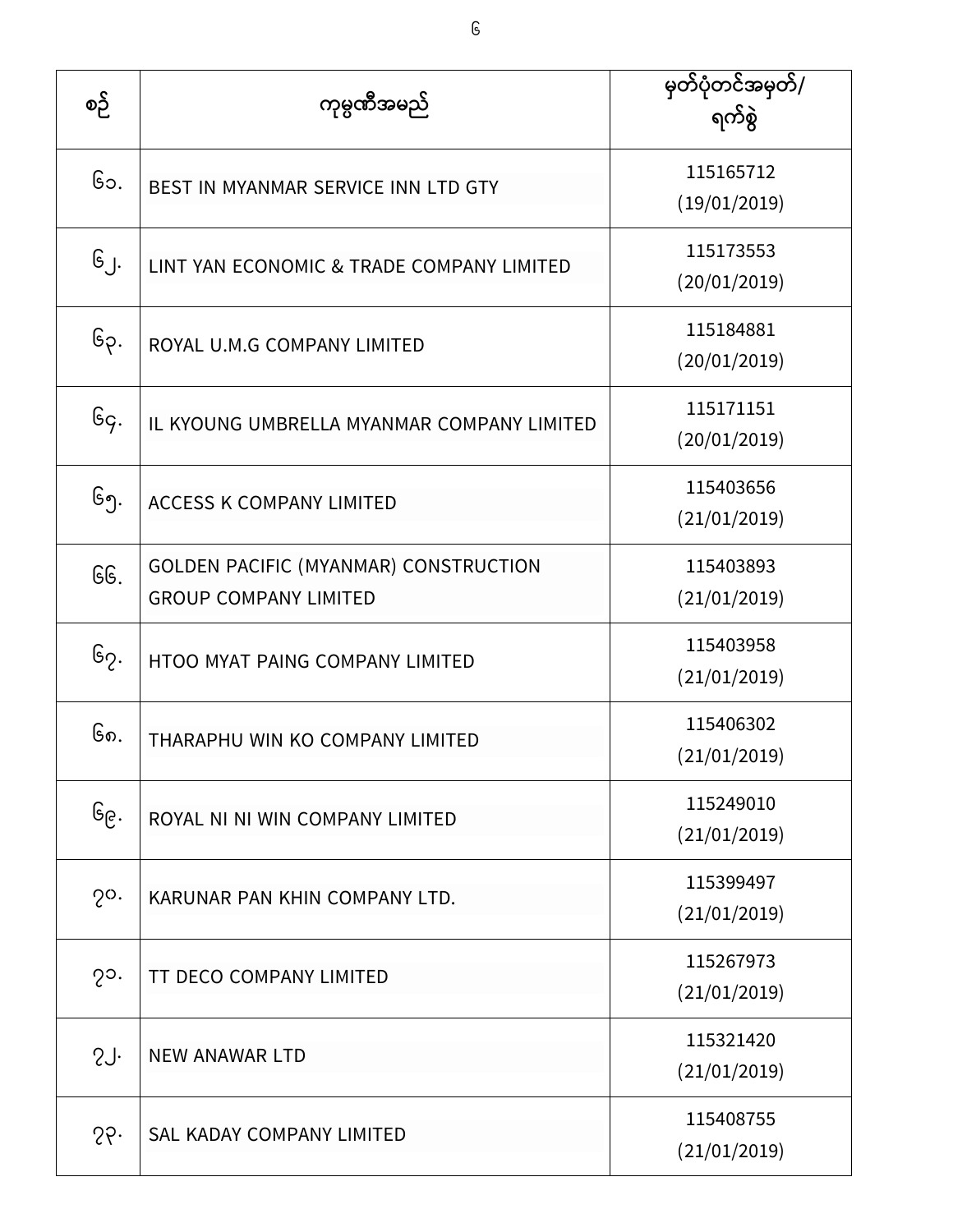| စဉ် | ကုမ္ပဏီအမည်                            | မှတ်ပုံတင်အမှတ်/<br>ရက်စွဲ |
|-----|----------------------------------------|----------------------------|
| 29. | <b>STAR KTM COMPANY LIMITED</b>        | 115317776<br>(21/01/2019)  |
| 29. | YADANAR PO COMPANY LIMITED             | 115489011<br>(22/01/2019)  |
| ၇၆. | MAX CUTE COMPANY LIMITED               | 115494953<br>(22/01/2019)  |
| 22. | SEINN SWE LU COMPANY LIMITED           | 115549340<br>(22/01/2019)  |
| ၇၈. | <b>GENIUS KIDS PRIVATE LTD</b>         | 115528556<br>(22/01/2019)  |
| 56  | CNOOD MYANMAR COMPANY LIMITED          | 115499998<br>(22/01/2019)  |
| ၈၀. | MG CHIT KO & NYI COMPANY LIMITED       | 115465910<br>(22/01/2019)  |
| ၈၁. | <b>FAMILY 99 COMPANY LIMITED</b>       | 115549065<br>(22/01/2019)  |
| ၈၂. | CHUU MINN COMPANY LIMITED              | 115494139<br>(22/01/2019)  |
| ၈၃. | DISTINCT MANDALAY COMPANY LIMITED      | 115544322<br>(22/01/2019)  |
| ၈၄. | HEIN SHEI CONSTRUCTION COMPANY LIMITED | 115548409<br>(22/01/2019)  |
| ၈၅. | MYNMAR HAWKER COMPANY LIMITED          | 115542729<br>(22/01/2019)  |
| ၈၆. | CHINDWIN DRAGON QUEEN CO., LTD.        | 115535943<br>(22/01/2019)  |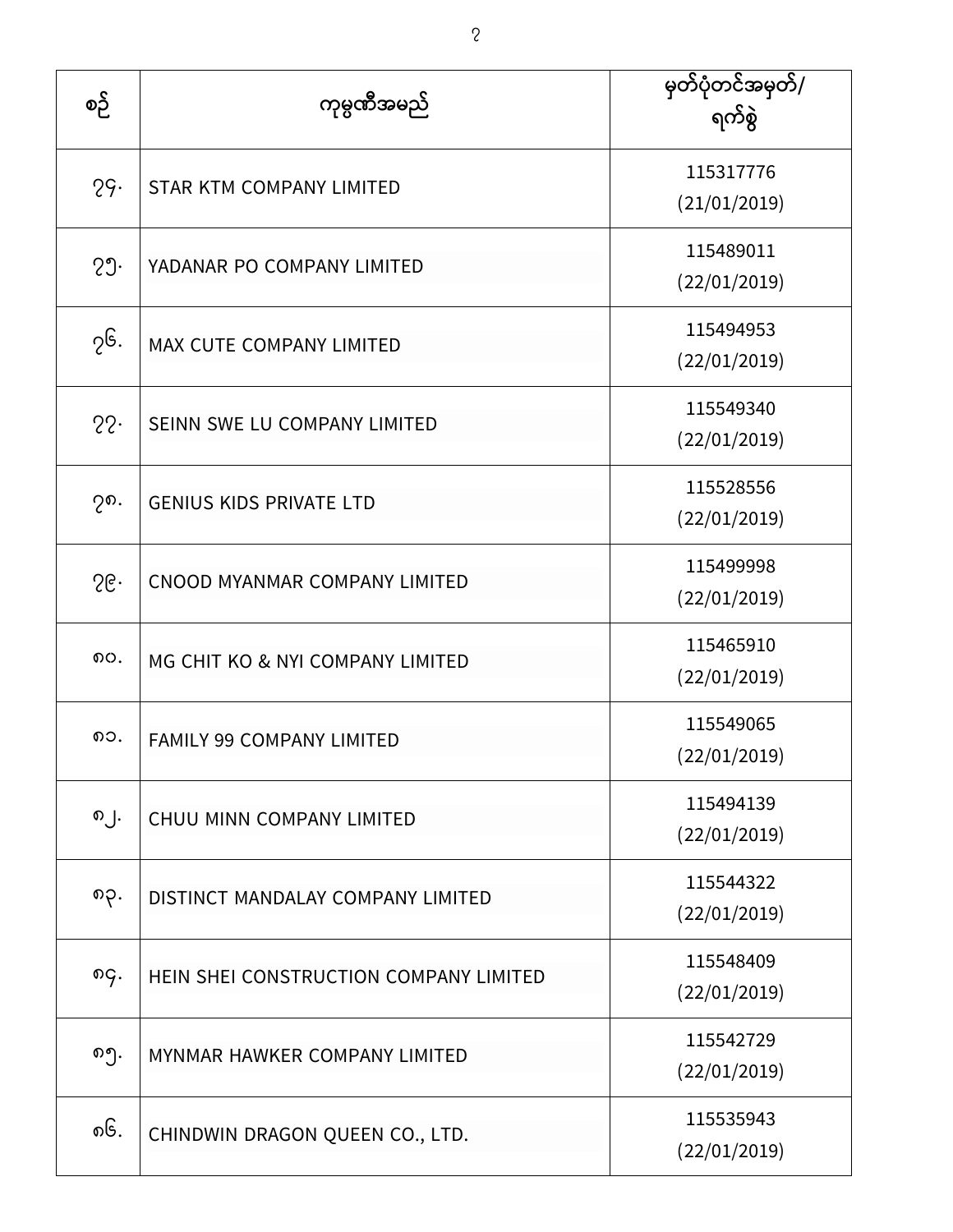| စဉ် | ကုမ္ပဏီအမည်                          | မှတ်ပုံတင်အမှတ်/<br>ရက်စွဲ |
|-----|--------------------------------------|----------------------------|
| ၈၇. | OKT COMPANY LIMITED                  | 115548697<br>(22/01/2019)  |
| ດດ. | KYAL MIN COMPANY LIMITED             | 115477153<br>(22/01/2019)  |
| ၈၉․ | CTY JOHN 99 YANGON COMPANY LIMITED   | 115455060<br>(22/01/2019)  |
| ၉၀. | MARTARMIKHIN CO., LTD.               | 115448056<br>(22/01/2019)  |
| ၉၁. | OU YU WANDAN COMPANY LIMITED         | 115541234<br>(22/01/2019)  |
| ၉၂. | <b>TOKYO DREAM COMPANY LIMITED</b>   | 115515829<br>(22/01/2019)  |
| ၉၃. | DISTINCT NAYPYITAW COMPANY LIMITED   | 115544616<br>(22/01/2019)  |
| ၉၄. | SU YADANAR HTIKE COMPANY LIMITED     | 115491229<br>(22/01/2019)  |
| ၉၅. | ZAY YAR AUNG SI HEIN COMPANY LIMITED | 115753339<br>(23/01/2019)  |
| ၉၆. | <b>HLA SAN HLA LTD</b>               | 115738488<br>(23/01/2019)  |
| ၉၇. | K & MOE GEMS COMPANY LIMITED         | 115755773<br>(23/01/2019)  |
| ၉၈. | <b>LWAL SAM SIT COMPANY LIMITED</b>  | 115753665<br>(23/01/2019)  |
| ၉၉. | SHWE THEIK AUNG COMPANY LIMITED      | 115743120<br>(23/01/2019)  |